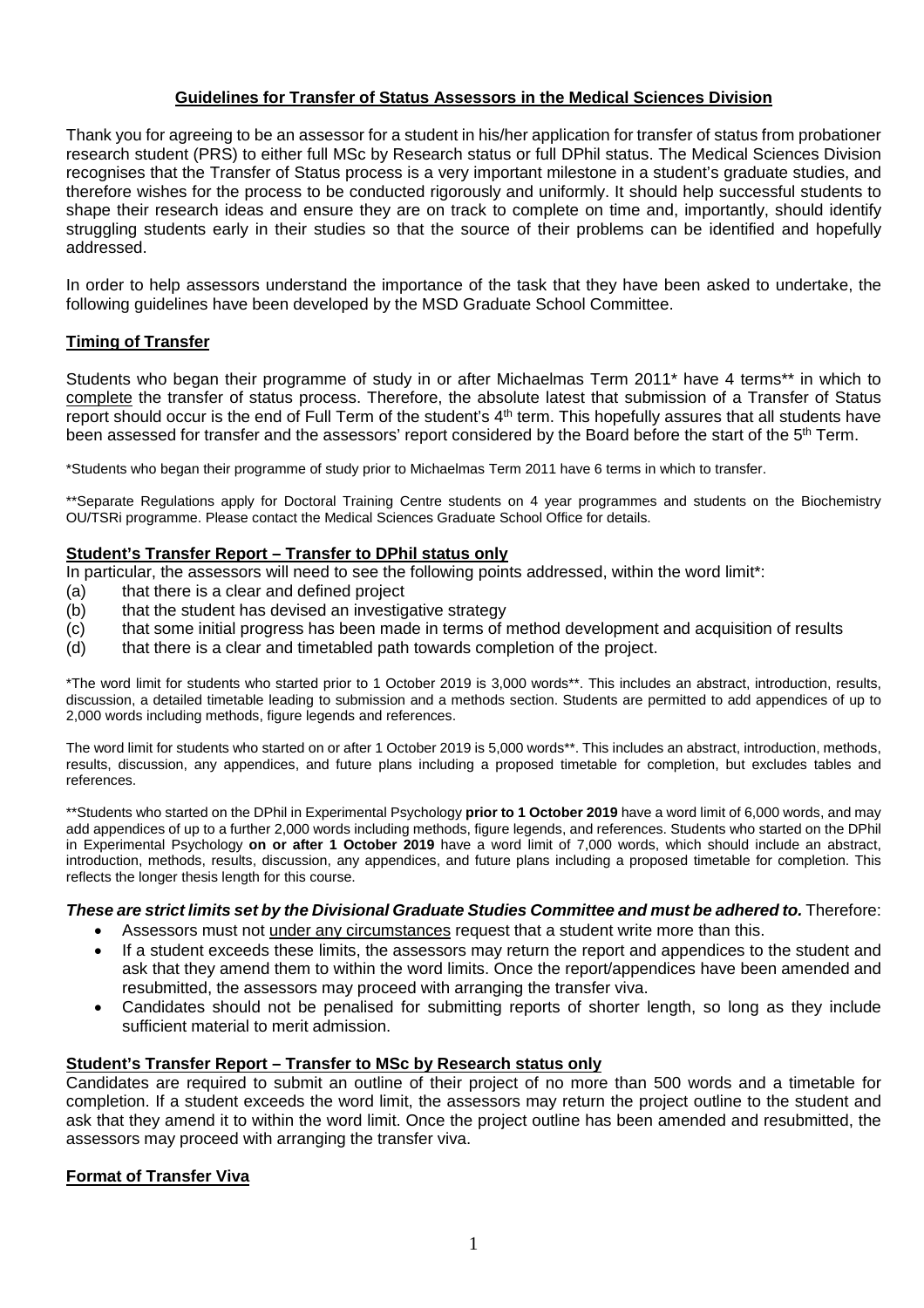Two assessors should be appointed and both must be present at the transfer viva. The assessor/s should read the transfer report and then arrange to meet the student in person for the transfer viva. Please note that the candidate's supervisor(s)<sup>1</sup> must not be present at the transfer viva. A typical transfer viva lasts more than an hour and in no case should a transfer viva exceed two hours in duration. Verbal feedback on the quality of the science and the report can be given during the transfer viva itself. The assessors may also let the student know what their recommendation will be – however, *the assessors must make clear to the student that it is a recommendation to the Board and not a result*. The student will be informed of the result by the Medical Sciences Graduate School Office, once it has been determined by the Board.

A written report (that is consistent with the opinions raised during the viva) should be submitted promptly to the Medical Sciences Graduate School Office. The candidate's supervisor(s) must not attempt to contribute to or modify the report. This does not preclude you<sup>2</sup> from seeking clarification from the supervisor(s) but this must be initiated by you. Please note that if your recommendation is "Transfer to DPhil/MSc status without reservations" or "Transfer to DPhil/MSc status if a satisfactory written response to this report is obtained", a copy of the completed transfer assessment form and your written report will be sent directly to the student by the Divisional Medical Sciences Graduate School Office. Please also note that students may receive a copy of this paperwork from their supervisor/s, regardless of what the assessors' recommendation is.

## **Work Completed and Future Plans**

You are not necessarily expected to be an expert in the student's immediate area of research, but clearly you should be broadly familiar with the science and with the expected standard of work for an MSc or DPhil. Please provide an objective assessment of a) the student's background knowledge of the field; b) the amount and quality of the work completed to date; and c) the quality and feasibility of the proposed work for completion.

## **Likelihood of Timely Completion**

DPhil students have a total of 12 terms (4 years) to complete their studies and submit their thesis (including a maximum of 6 terms holding PRS status). MSc by Research students have a total of 9 terms to submit their thesis (including a maximum of 6 terms holding PRS status). Beyond this students will be removed from the Register of Graduate Students, unless they are granted an extension. Assessors are asked to state how likely the student is to complete (and submit) within 3 years from their programme start date (MSc by Research) and within 4 years from their programme start date (DPhil). It is very important to state if you feel the student is unlikely to be in a position to submit a thesis within 3 years (MSc) and 4 years (DPhil) of their start date.

#### **Competency in English**

All students are expected to have a high degree of competency in written and spoken English in order to write and defend a thesis. If you have concerns about the student's written or spoken English then please make these clear in your report.

# **Supervision**

 $\overline{a}$ 

You may feel that the student is not getting sufficient supervision to successfully complete their studies within the 9 (MSc) or 12 (DPhil) term limit. This may be because their primary supervisor(s) is/are not providing enough input, or because some additional expertise beyond that capable of being provided by their primary supervisors is required. If this is the case then please indicate this on the form and (diplomatically) state in your report what additional supervision is desirable.

#### **Struggling Students**

Experience has shown that the Transfer of Status process is vitally important in identifying students who are struggling. Often this may be for reasons that can be addressed to get the student back on track. Occasionally it may be because the student lacks the ability or motivation to complete successfully. In both these cases it is vital that these concerns should be raised in the assessors' report. In cases where you raise concerns/questions, but you still wish to recommend transfer, please select "Transfer to DPhil status if a satisfactory written response to this report is obtained". In all cases where concerns are raised the Graduate School Committee will work together with the relevant DGS and supervisor(s) to ensure that steps are taken to address the concerns. If you feel that a student is struggling badly, or has poor or unfeasible plans for their future work then you may recommend that they re-attempt transfer of status in 1 term's time (the Regulations allow for this). If a student applying for transfer to DPhil status is unsuccessful a second time, you may recommend that the student be transferred to the MSc by

<sup>&</sup>lt;sup>1</sup> 'Supervisors' in this context means *anyone* in the supervisory team, i.e. including secondary supervisors 22 I.e. the assessor(s)